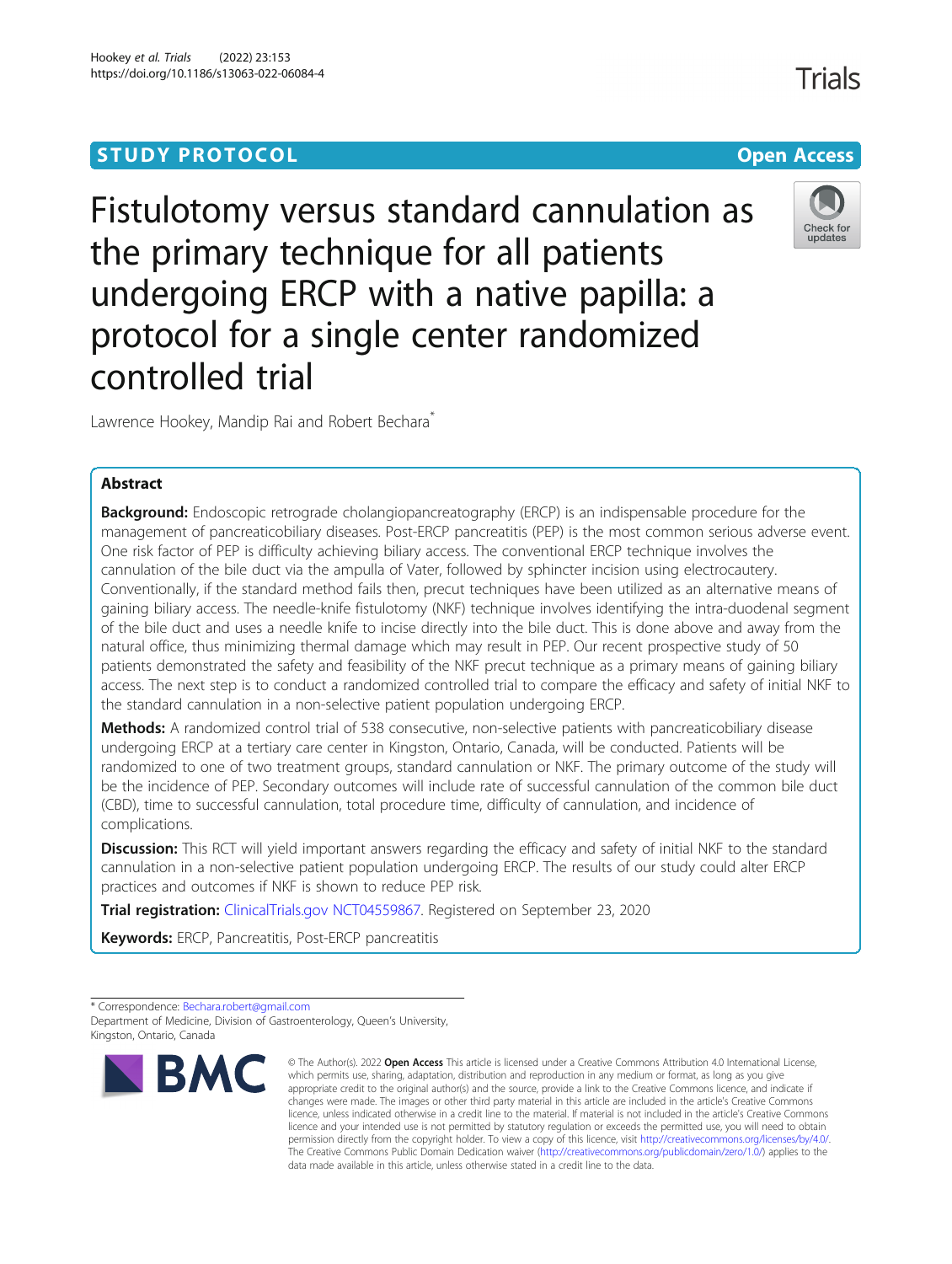## Background

Since its inception in 1968, endoscopic retrograde cholangiopancreatography (ERCP) has become an indispensable procedure for the management of pancreaticobiliary diseases [[1\]](#page-6-0). Six years later, the first endoscopic sphincterotomies were completed by Kawai and Claussen and it is now used for indications including, but not limited to, stone removal from the common bile duct (CBD), management of papillary stenosis, or type 1 sphincter of Oddi (SOD) dysfunction and to facilitate the delivery of pancreaticobiliary therapy [[2,](#page-6-0) [3\]](#page-6-0). The procedure, however, continues to result in significant morbidity in a small but not insignificant number of patients. Post-ERCP pancreatitis (PEP) is the major source of this, affecting between 5 and 7% of patients undergoing the procedure [[2\]](#page-6-0). For 10% of patients who experience PEP, it can be severe and even fatal  $[3]$  $[3]$ .

One risk factor of PEP is difficulty achieving biliary access. Factors include but are not limited to increased time to cannulation, increased number of cannulation attempts, and pancreatic duct cannulations. Although medical interventions such as intravenous volume expansion, pancreatic protease inhibitors, and NSAIDs have shown promise or even benefit, the risk of PEP persists  $[4-11]$  $[4-11]$  $[4-11]$ . Therefore, any intervention or technique that can minimize or even eliminate post-ERCP pancreatitis is highly desired.

The conventional technique involves the cannulation of the bile duct via the ampulla of Vater, followed by sphincter incision using electrocautery [\[12,](#page-7-0) [13\]](#page-7-0). This opens the distal end of the bile duct, allowing easier access for stents and removal of larger objects such as stones. It has been reported, however, that standard access techniques fail between 5 and 10% of the time [\[2](#page-6-0)]. If the standard method fails, then conventionally, precut techniques have been utilized as an alternative means of gaining biliary access. There are various precut techniques used to gain access to the common bile duct (CBD), which include needle-knife fistulotomy (NKF), needle-knife sphincterotomy (NKS), and transpancreatic precut sphincterotomy (TPS) [\[14,](#page-7-0) [15\]](#page-7-0).

Needle-knife fistulotomy involves identifying the intraduodenal segment of the bile duct and uses a needleknife to incise directly into the bile duct. The fistula is away from the native orifice of the papilla. NKS involves using a needle knife to cut starting at the native orifice and incising upwards to expose the bile duct opening. A TPS involves incising the pancreatic sphincter, which lies adjacent to the biliary sphincter (within the native orifice), to expose the biliary opening.

Numerous studies have demonstrated that adverse event rates are comparable between methods when precut sphincterotomy is conducted by an expert endoscopist [\[16](#page-7-0)] and that moving to precut techniques earlier in the procedure can be associated with fewer adverse events [\[17](#page-7-0)–[19](#page-7-0)]. With respect to which of the three techniques to employ, the NKF theoretically offers the lowest risk of pancreatitis as the incision is performed directly into the intra-duodenal segment of the bile duct, minimizing any contact or thermal damage to the pancreatic duct. This theory is supported by the results in the series by Jin et al., who observed a 0% incidence of pancreatitis using the NKF method as the initial technique for cannulation in high-risk patients [[20\]](#page-7-0). Additionally, our recent prospective study of 50 patients demonstrated the safety and feasibility of the NKF precut technique as a primary means of gaining biliary access [[21\]](#page-7-0). Without a control group, however, our trial could not compare the current results to the standard cannulation technique.

The next logical step then is to conduct a randomized controlled trial (RCT) to compare the efficacy and safety of initial NKF to the standard cannulation in a non-selective patient population undergoing ERCP. The objective of this study is to add to the literature of ERCP that assesses NKF as the initial method of gaining biliary access. The primary outcome of the study will be the incidence of PEP. Our hypothesis is that NKF will have a lower PEP rate than standard cannulation.

### Methods

## Study design and setting

This protocol (version 2.4) was written and reported according to the Standard Protocol Items: Recommendations for Interventional Trials (SPIRIT) recommendations [\[22\]](#page-7-0), and a SPIRIT checklist is provided in the supplemental materials. This is a randomized, controlled, superiority trial comparing NKF to standard sphincterotomy for the primary endpoint of PEP. Secondary outcomes will further compare the safety and efficacy of the two methods. The study will take place at a single, tertiary ERCP referral center in Kingston, Ontario, Canada. All procedure will be performed by two experienced endoscopists having performed over 1000 ERCPs. The flow of participants is summarized in Fig. [1.](#page-2-0)

## Outcome measurements and definitions

- 1. The primary outcome of the study will be the incidence of PEP, defined as abdominal pain consistent with acute pancreatitis and an elevation greater than three times the upper limit of normal of serum lipase levels [[23\]](#page-7-0).
- 2. The secondary outcomes of the study include: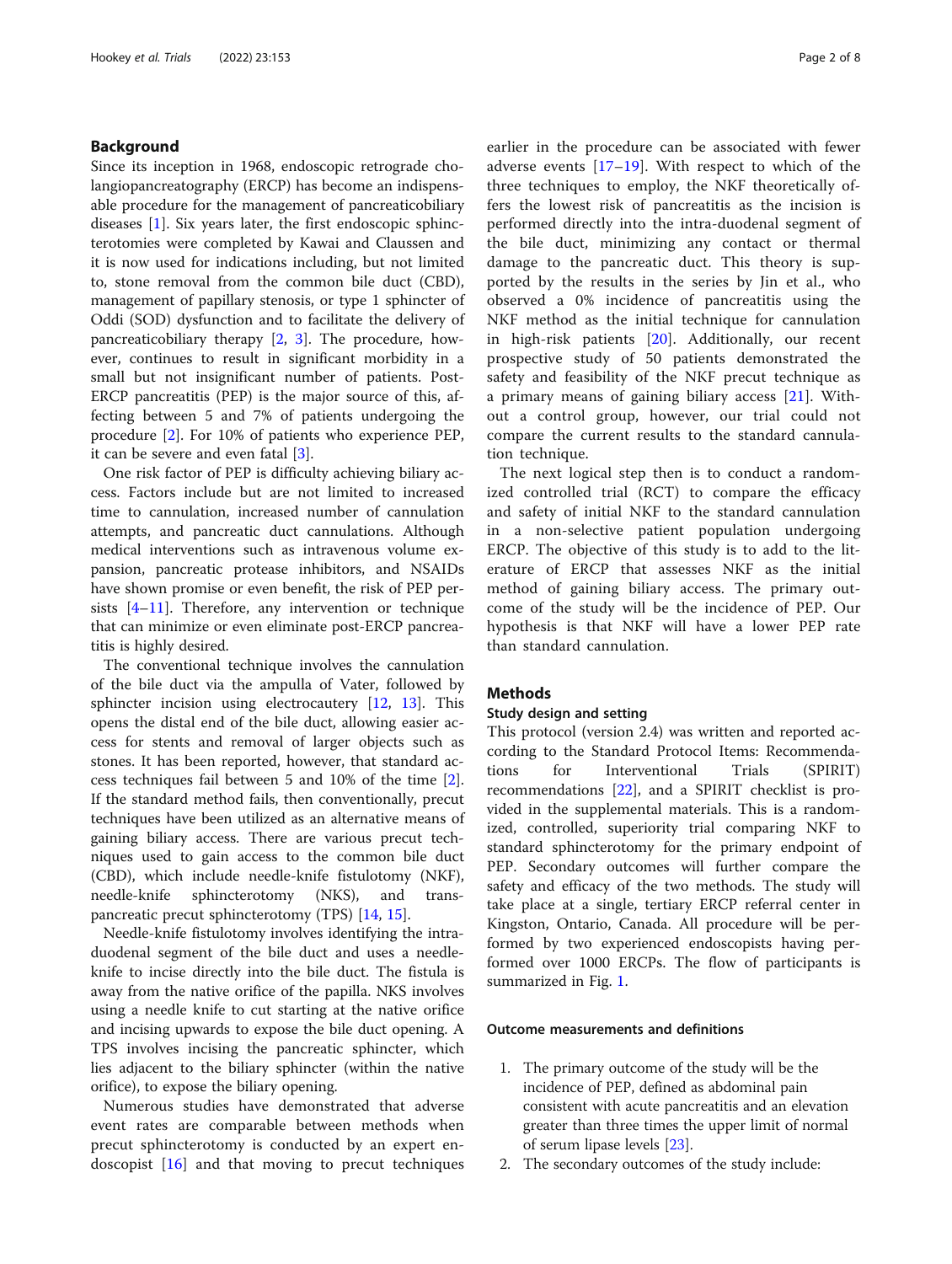<span id="page-2-0"></span>

- a. Rate of successful cannulation of the CBD, with technical success determined by a cholangiogram;
- b. Inspection time; defined as time from visualization of ampulla to appearance of needle knife or sphincterotome;
- c. Time to successful cannulation, measured as follows:
	- i. Standard cannulation group (group I): time of endoscopic visualization of the sphincterotome on the screen to contact with the papilla orifice;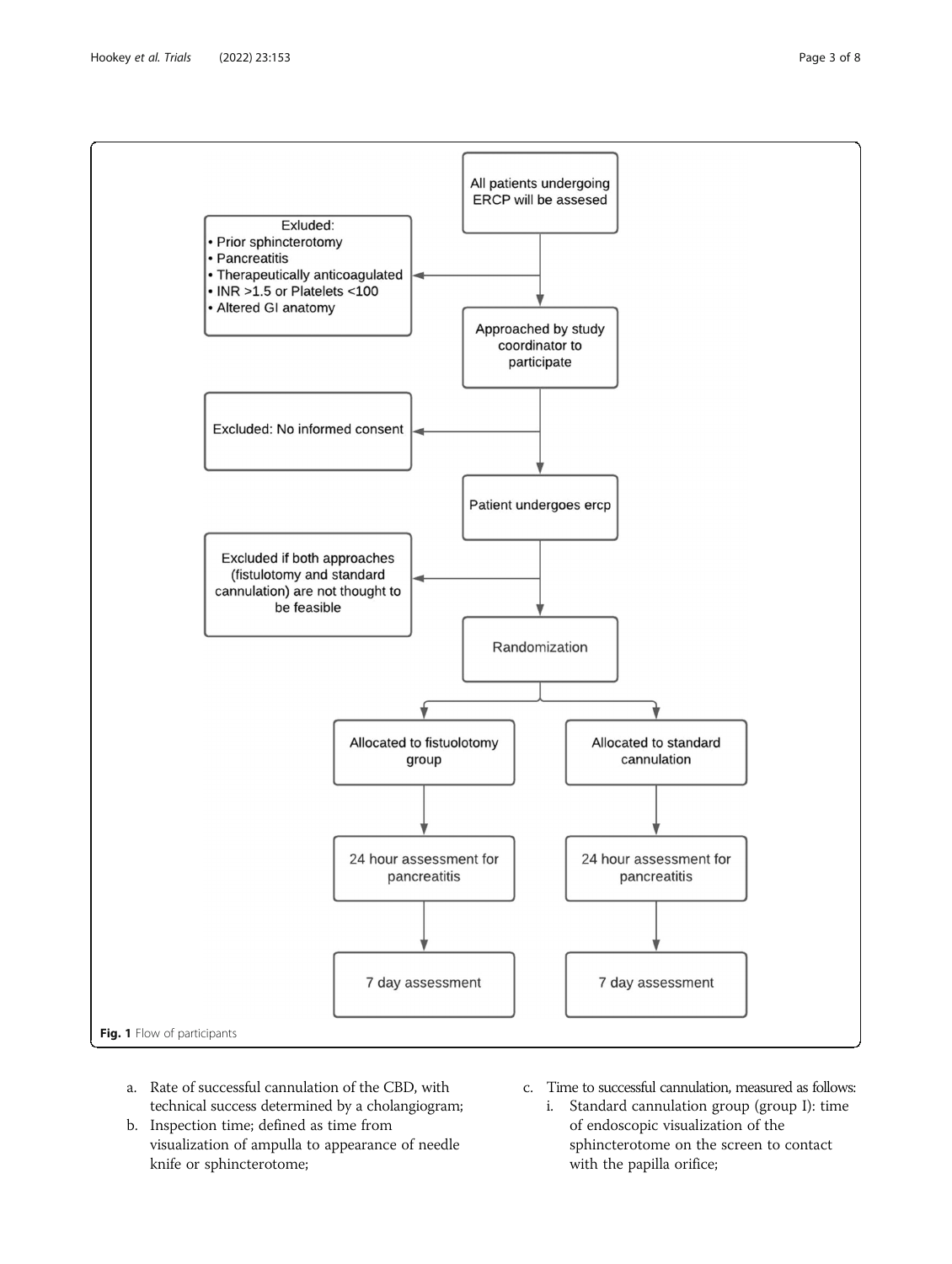- ii. NKF group (group II): time of endoscopic visualization of the metal point of the needle knife on the screen to successful CBD cannulation as evident by the cholangiogram or wire advancement into the CBD;
- d. Total procedure time, measured for completed procedures from the time of esophageal intubation to the time of scope withdrawal from the patient mouth,
- e. Ampullary morphology—cannulation success and pancreatitis rates
- f. Difficulty of cannulation, graded on a 3-point scale, based on the operator's subjective opinion (easy, moderately difficult, very difficult), and,
- g. Incidence of complications graded and defined by Cotton et al. [[20\]](#page-7-0), notably, intra-procedural bleeding that required intervention (cautery, clips, or injection of epinephrine), delayed or sustained bleeding requiring transfusion or repeat endoscopy and immediate or delayed perforation.

## Inclusion/exclusion criteria

Five hundred thirty-eight consecutive patients meeting inclusion/exclusion criteria, undergoing biliary ERCP by two expert endoscopists, will be considered for inclusion.

Inclusion criteria:

- 1. Patients, ages > 18, with an intact ampulla undergoing ERCP for therapeutic purposes who can provide informed consent. This includes patients who have confirmed choledocholithiasis on imaging and those who have a high suspicion of it based on imaging and lab values. Patients with and without a high suspicion for cholangitis will be eligible for the study. Other indications include the following: other benign biliary duct diseases including strictures, primary sclerosing cholangitis, and Mirizzi syndrome requiring biliary decompression. Furthermore, patients with suspected diagnosis of biliary leak following cholecystectomy will also be considered for enrollment in this study.
- 2. Ability to read and understand the English language,
- 3. Ability to follow-up in a reliable manner.

## Exclusion criteria:

- 1. Bleeding disorder (Von Willebrand disorder, platelet count < 100,000, or INR > 1.5),
- 2. Therapeutic level anticoagulation with low molecular weight heparin (LMWH), warfarin, or a direct-acting oral anticoagulant (DOAC),
- 3. P2Y12 inhibitors not held for 5 days prior to the procedure,
- 4. Prior biliary sphincterotomy,
- 5. Concurrent pancreatitis (with inability to tolerate oral intake and requiring pain management),
- 6. Altered upper GI tract anatomy (e.g., prior gastric bypass surgery such as Roux-en-Y or Billroth 2 gastrojejunostomy),
- 7. Inability to achieve adequate sedation,
- 8. Evidence of malignant infiltration of the ampulla or peri-ampullary area,
- 9. NFK or standard cannulation is thought not to be feasible.
- 10. Pregnancy,
- 11. Operator inability to identify and access the intraduodenal portion of the bile duct,
- 12. Presumptive diagnosis of sphincter of Oddi dysfunction,
- 13. Inability to access intraduodenal segment due to altered anatomy (e.g., ampulla within deep diverticulum),
- 14. Requirement for pancreatogram or pancreatic intervention,
- 15. Inability to provide informed consent.

## Recruitment plan:

Three groups of patients will be approached for consideration of inclusion in this study:

- 1. Inpatients at Kingston Health Sciences Centre (KHSC) requiring an ERCP,
- 2. Clinic patients, for whom an ERCP will be scheduled at a future date,
- 3. Patients admitted from outside hospitals or outpatients requiring an ERCP.

As per our case series, the first two groups (in-patients and clinic patients) will be identified by the treating gastroenterologist. If the patient is a candidate for the study, the study coordinator will approach the patient and inform them about the background of the study, the risks, the benefits, and answer questions. The signing of the consent form will take place in either the in-patient's room, a clinic room, or the endoscopy preparation area before the procedure.

Recruitment of the third group of patients (coming directly to KHSC for the ERCP from an outside hospital) will be conducted in a different manner. When the study doctor accepts the referral for the ERCP, the study coordinator will be notified. The study coordinator will meet the patient after they have arrived at KHSC for their procedure and explain the nature of the study, the risks, and benefits, and answer any questions. If the patient is interested, written informed consent will then be obtained before the procedure.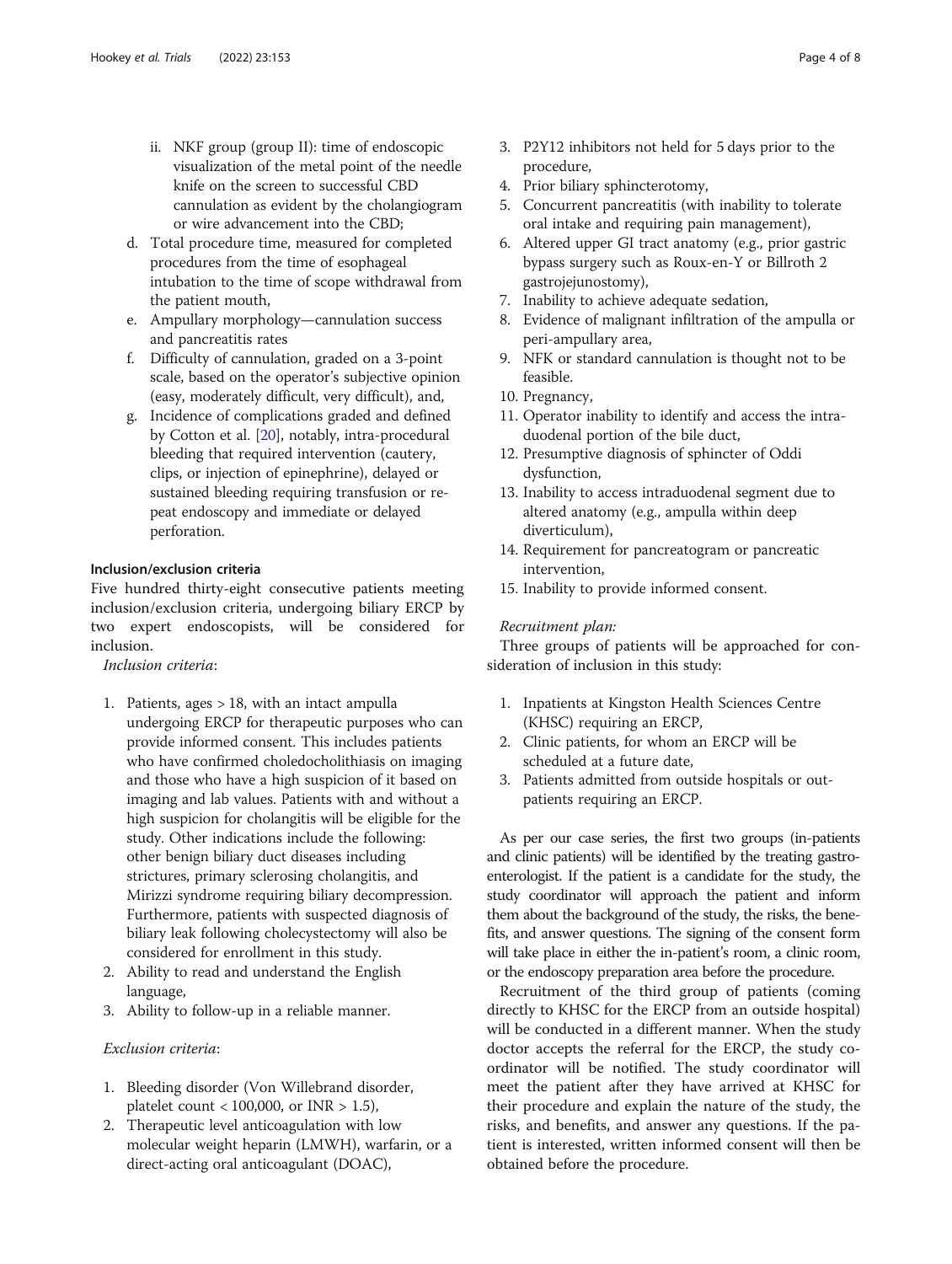Due to the evolution of the clinical decisions that are made with respect to the ERCP procedure, it may not always be feasible to temporally separate the process of informing a potential participant and consenting a participant. In these exigent circumstances, patients will still be offered the option to participate.

If a participant has formally requested not to participate in research studies, or to be contacted for research purposes/inquires, as indicated in the electronic medical record, they will not be approached for recruitment by the study coordinator.

## Procedure

After obtaining consent, baseline patient characteristics (age, sex, indication for ERCP, preprocedure blood work including ALP, bilirubin, INR, hemoglobin and lipase) and the suspected diagnosis will be documented. The ERCP procedure will follow standard practice for patient preparation, sedation, and intubation of the duodenum. Patients will not be blinded to their treatment group. Patients will receive sedation in the form of midazolam, diazepam, fentanyl, and/or dimenhydrinate. Diclofenac will be administered per rectum at the conclusion of the procedure.

Access to the CBD will be attempted via either NKF or a standard sphincterotome. Upon identification of the ampulla, the operator will evaluate the feasibility of performing both the needle-knife fistulotomy and standard cannulation. If both approaches are feasible, then participants will be randomized with a 1:1 allocation to one of two treatment groups using a central online randomization program (Randomizer for Clinical Trials app, Medsharing, France) and block randomization. The block sizes will not be disclosed to ensure concealment. Should the operator determine that they are unable to safely perform one of the approaches, then the participant will not be randomized. Allocation concealment will be ensured, as the online randomization program will not reveal the treatment group until the endoscopist confirms both approaches are feasible.

To perform the NKF, the ampulla will be identified and closely examined to accurately delineate the infundibulum. A needle knife (Needlecut 3 V, Olympus Medical Canada, Markham, Ontario) will be used to make a 2–3-mm incision in the mid to proximal third of the vertical axis in the intra-duodenal segment of the bile duct. The needle will be used to cut through the mucosa with intermittent examination for the muscular ampullary complex and subsequent penetration into the bile duct usually signaled by bile flow. When bile is seen, the fistula will be gently probed with a guidewire until the CBD is cannulated. Cannulation of the CBD will be confirmed with proximal advancement of the guidewire and contrast injection with cholangiography. If the findings on the cholangiogram indicate that further interventions are necessary, then the fistulotomy site will be extended with the use of standard sphincterotome or balloon sphincteroplasty as per operator. Further interventions include placement of metal or plastic biliary stents, brushing of the ducts for cytology, balloon dilation of strictures, intraductal cholangioscopy basket retrieval of stones, and balloon sweeping of the CBD.

The standard cannulation will be performed using a traditional sphincterotome (Clever-cut 3 V, Olympus Medical Canada, Markham, Ontario) with access gained to the biliary system via the native orifice (group I).

The operator will switch approaches under the following circumstances: [[1\]](#page-6-0) the patient was randomized to the sphincterotomy group (group I), but cannulation is not achieved in 10 min or [[2\]](#page-6-0) the patient was randomized to the NKF group (group II), but the operator is unable to achieve biliary access and feels they cannot safely cut further.

#### Initial data collection and data management

Pre-procedure demographics, as well as lab results of liver enzymes, total bilirubin, lipase, international normalized ratio (INR), hemoglobin, platelets, and the white blood cell count will be recorded. The physician will document any abdominal pain and/or tenderness, both for severity and location. The suspected diagnosis will be documented along with radiologic findings.

Intra-procedure data collection will include total sedation used, sedation start time, endoscope insertion time, visualization of the ampulla, visualization of needle knife or sphincterotome on the screen, time of the sphincterotome making contact with papilla orifice, time of successful cannulation of the bile duct, time for remaining interventions, time of scope out of mouth, and administration of diclofenac. Each procedure will be recorded for verification purposes.

Other data recorded includes the following: ampullary morphology, difficulty of cannulation, normality/abnormality of the CBD, CBD stent placement, cannulation of the pancreas, pancreatic stent placement, pancreatic contrast injection, and any intraprocedural complications.

Post-procedure data will include assessment for pain/ pancreatitis at 24 h post-procedure. If the subject is an inpatient, this will include clinical assessment. If the subject is an out-patient, then they will be contacted by phone and questioned regarding abdominal pain. Should the subject report abdominal pain consistent with pancreatitis, they will be advised to come to the nearest emergency room for assessment as per current standard of care. A post-procedure day 7 phone call will also be scheduled, and subjects will be questioned regarding abdominal pain. Any post-procedure complications will be recorded as previously outlined. Outcome assessors will not be blinded to the treatment group.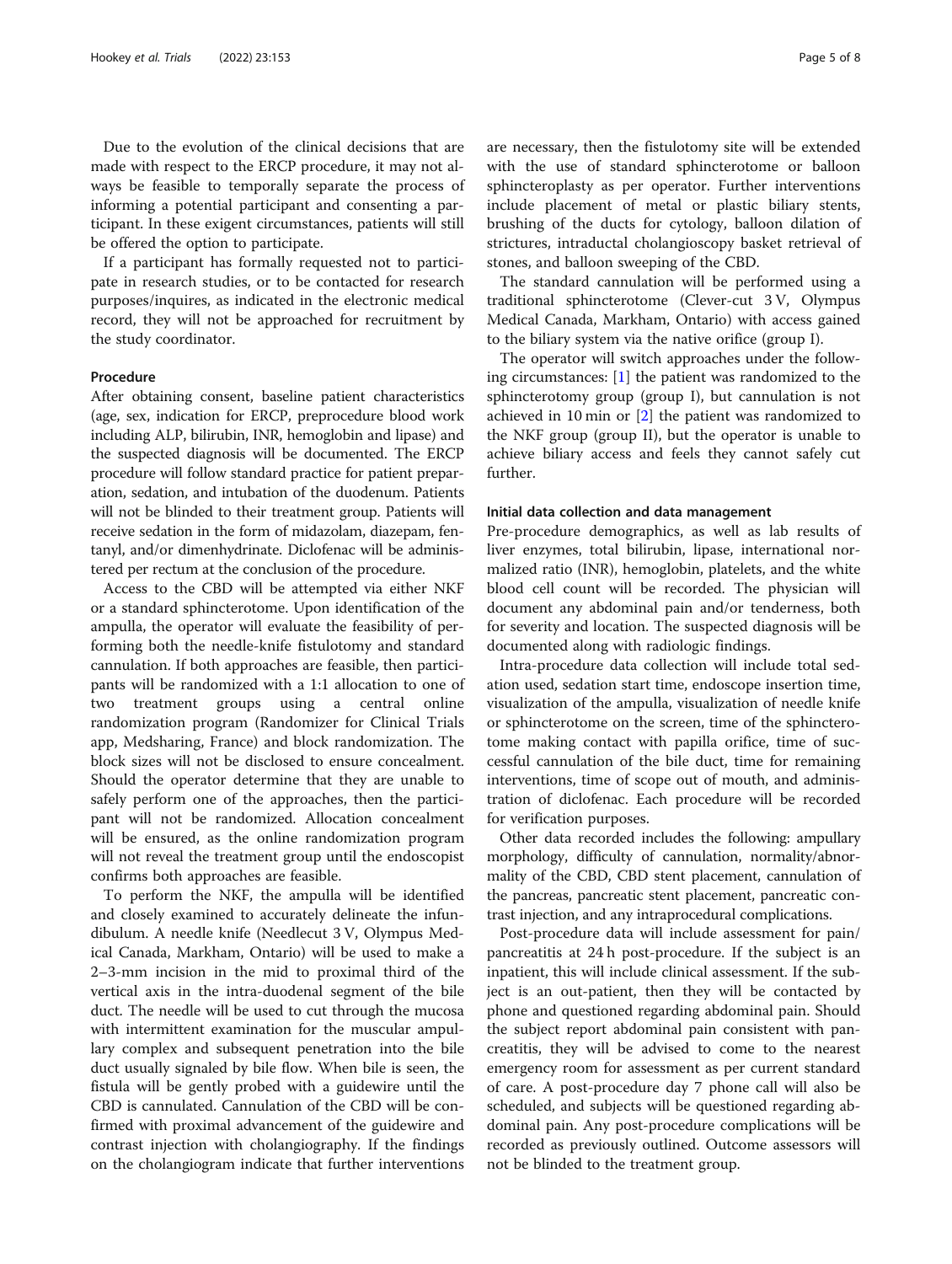Data will be inputted electronically by a full-time research assistant and stored and managed on a secure encrypted program.

## Statistics and sample size

For the sample size calculation, we assume a PEP incidence of 7% with standard cannulation and expect a decrease to 2% in the fistulotomy group. Therefore, 538 patients will be needed (269 in each group) to assess the hypothesis with 80% power and an alpha of 0.05%.

The primary outcome will be assessed in an intention to treat principle. In addition, we plan to report on the number of patients that switched to NKF or standard cannulation following randomization. Primary and secondary outcomes will be assessed using regression methods. A log-binomial model will be used to generate an adjusted relative risk with 95% confidence intervals for the primary outcome. Linear regression models will be used for the secondary outcomes where appropriate. Normally distributed variables are presented as means with standard deviation (SD) and compared using Student's t-test. Nonnormally distributed variables are presented as medians with interquartile range (IQR) and compared with the Mann-Whitney-Wilcoxon test. Based on our pilot study, lost to follow-up is not expected to be an issue [\[21](#page-7-0)]. For less than 5% loss to follow-up, a complete case analysis will be done. For more than 5% loss to follow-up, multiple imputation and complete case sensitivity analyses (all combinations of the extremes of what could have occurred) will be done. Multiple imputation will be done in SPSS statistical software with all variables missing listed and five imputed datasets will be created.

#### Confidentiality

All information obtained during this study is strictly confidential and subject's anonymity will be protected at all times. Subjects will be identified by a study number and will not be identified in any publication or reports. The information that is collected for the study will be kept in a locked and secure area by the primary investigator for 25 years.

Only the study team or the people or groups listed below will be allowed to look at the study records:

- Representatives of the Research Ethics Board at the Queen's University Health Sciences and Affiliated Teaching Hospitals Research Ethics Board
- Kingston Health Sciences Centre, to oversee the ethical conduct of research at this location

## Safety reporting

The risks of NKF are similar to standard technique for ERCP. It is possible that there are unforeseeable risks associated with this procedure.

The reporting investigator will complete the serious adverse events (SAE) report, including date of event, admissions, diagnosis details, and date of discharge. SAEs will be reported to the Research Ethics Board (REB), where in the opinion of the principal investigator (PI) the event was:

- "related": that is, it resulted from administration of any of the research procedures; and
- "unexpected": that is, the type of event is not listed in the protocol as an expected occurrence.

Reports of SAEs that are both related and unexpected will be submitted to the REB within 2 days of the PI becoming aware of the event.

A data safety monitoring board comprised of three gastroenterologists independent to the study with no competing interests will be reviewing the adverse events and enrollment every 50 cases. The study will be prematurely terminated should there be a significantly increased complication rate associated with needle-knife technique (over 20% of cases) or should successful cannulation of the CBD be less than 80%.

## Study integrity, ethics, and registration

No industry-related funding has been received to support this study or compensate study investigators. The study has received full ethics approval from the Queen's University Health Sciences and Affiliated Teaching Hospitals Research Ethics Board (DMED-2336-20). All methods will be performed in accordance with the relevant guidelines and regulations. The study is registered on [clinicaltrials.](http://clinicaltrials.gov) [gov](http://clinicaltrials.gov) NCT04559867 (23/09/2020). Any modification to the protocol which may impact the conduct of the study and potential benefit of the patient or may affect patient safety, including changes of study objectives, study design, patient population, sample sizes, and study procedure, will require a formal amendment of the protocol. The ethics committee/IRB will be notified. Dissemination of study results is planned through publication at medical conference and in peer-reviewed journals.

The study is being funded by the Southeastern academic medical organization innovation grant. The funding source had no role in the design of this study and will not have any role during its execution, analyses, interpretation of the data, or decision to submit results.

### **Discussion**

This RCT will assess the efficacy and safety of initial NNF to standard cannulation in a non-selective patient population undergoing ERCP. The primary outcome to be examined is the incidence of PEP. ERCP is a commonly performed procedure and PEP is the most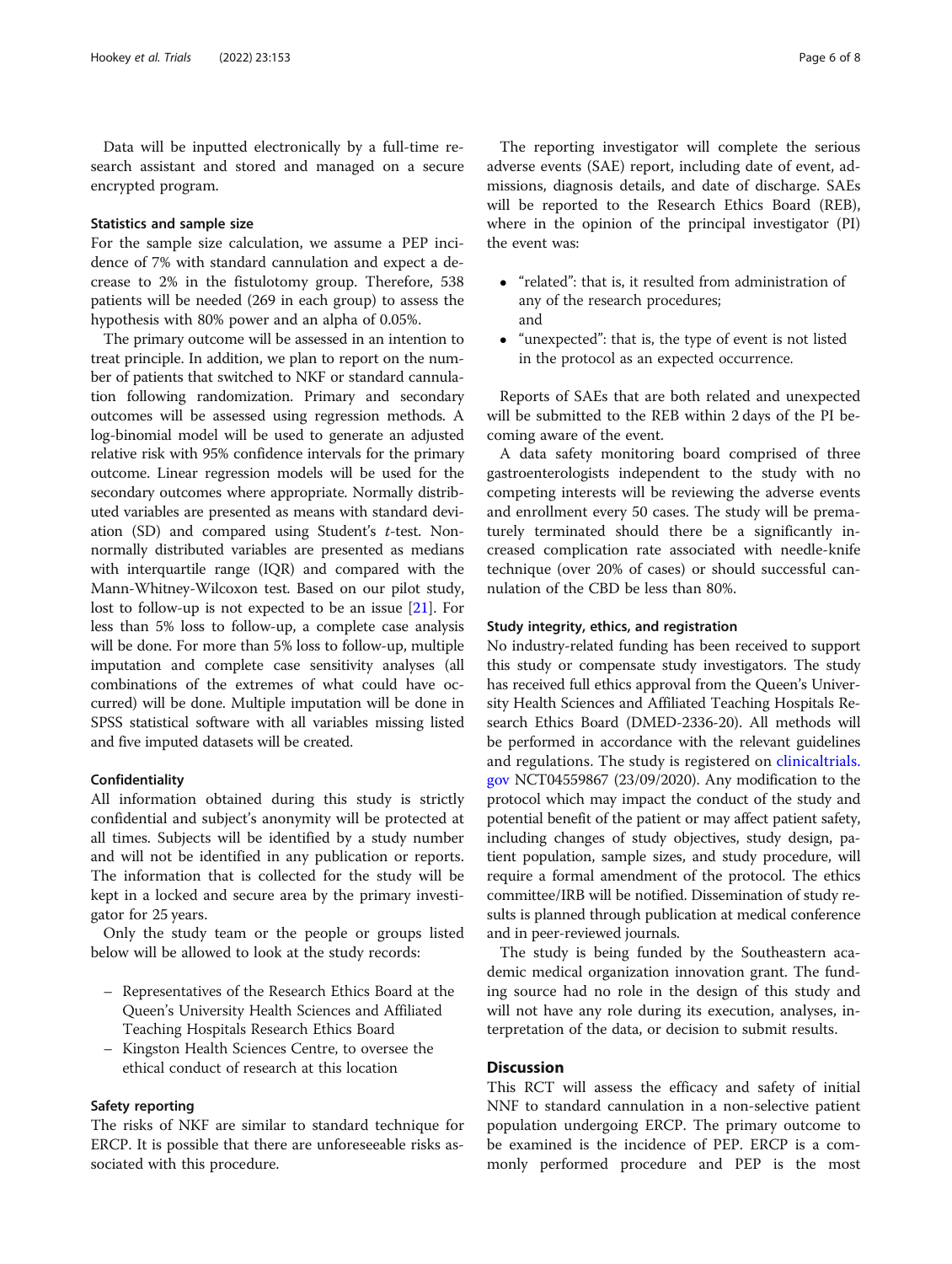<span id="page-6-0"></span>common serious adverse event. The pathophysiology of PEP is not entirely clear with etiology likely involving a combination of chemical, thermal, mechanical, hydrostatic, enzymatic, allergic, and microbiological insults that result from papillary instrumentation and/or hydrostatic injury from the overfilling of the pancreatic duct with contrast material [[24](#page-7-0)]. NKF theoretically offers the lowest risk of pancreatitis as the incision is performed superior to the papillary orifice directly into the intraduodenal segment of the bile duct under direct visualization, minimizing any contact or thermal damage to the pancreatic duct.

In our pilot study, NNF was shown to be at least as safe as the traditional access technique with a sphincterotome [\[21](#page-7-0)]. A recent study by Jang et al. showed that NNF was an effective and safe procedure to gain primary biliary access with a lower PEP rate [\[25](#page-7-0)]. However, this study only included patients at high risk for PEP and prophylactic NSAIDs were not used in this study. The European Society for Gastrointestinal Endoscopy recommends rectal indomethacin or diclofenac for all patients undergoing ERCP without contraindications [[26](#page-7-0)]. Diclofenac will be administered per rectum at the conclusion of the procedure in our study.

Recruitment for this study is planned to start in the late fall of 2020 and expected to conclude by the end of 2022. Loss to follow-up is expected to be low, given that PEP occurs within days of a procedure and the planned assessment at 24 h and 7 days post-procedure. This will be done in person if the patient is admitted to hospital or via phone call from a research assistant if the patient is not admitted.

In conclusion, this RCT will yield important answers regarding the efficacy and safety of initial NNF to the standard sphincterotomy in a non-selective patient population undergoing ERCP. The results of our study could alter ERCP practices and outcomes if NNF is shown to reduce PEP risk.

## Trial status

Recruitment started December 1, 2020. This is protocol version 1.0. Approximate date for recruitment completion is December 2022. This trial was registered on [clinicaltrials.gov](http://clinicaltrials.gov) (NCT04559867) on September 23, 2020. [https://clinicaltrials.gov/ct2/show/NCT0455986](https://clinicaltrials.gov/ct2/show/NCT04559867?term=bechara&draw=2&rank=2) [7?term=bechara&draw=2&rank=2](https://clinicaltrials.gov/ct2/show/NCT04559867?term=bechara&draw=2&rank=2)

#### Abbreviations

ERCP: Endoscopic retrograde cholangiopancreatography; PEP: Post-ERCP pancreatitis; RCT: Randomized controlled trial; SOD: Sphincter of Oddi; CBD: Common bile duct; NKF: Needle-knife fistulotomy; NKS: Needle-knife sphincterotomy; TPS: Trans-pancreatic precut sphincterotomy; SPIRIT: Standard Protocol Items: Recommendations for Interventional Trials; LMWH: Low molecular weight heparin; DOAC: Direct-acting oral anticoagulant; KHSC: Kingston Health Sciences Centre

#### Acknowledgements

Not applicable.

#### Authors' contributions

RB and LH conceived of and designed the study. MR contributed to study design and drafted the article. The authors read and approved the final manuscript.

#### Funding

The study is being funded by the Southeastern academic medical organization innovation grant. The funding source had no role in the design of this study and will not have any role during its execution, analyses, interpretation of the data, or decision to submit results.

#### Availability of data and materials

Not applicable.

#### **Declarations**

#### Ethics approval and consent to participate

The study has received full ethics approval from the Queen's University Health Sciences and Affiliated Teaching Hospitals Research Ethics Board (DMED-2336-20).

#### Consent for publication

Not applicable.

#### Competing interests

The authors declare that they have no competing interests.

Received: 12 April 2021 Accepted: 5 February 2022 Published online: 16 February 2022

#### References

- 1. Davee T, Garcia J, Baron T. Precut sphincterotomy for selective biliary duct cannulation during endoscopic retrograde cholangiopancreatography. Ann Gastroenterol Q Publ Hell Soc Gastroenterol. 2012;25:291–302.
- 2. Robison L, Varadarajulu S, Wilcox C. Safety and success of precut biliary sphincterotomy: is it linked to experience or expertise. World J Gastroenterol WJG. 2007;13(15):2183–6. [https://doi.org/10.3748/wjg.v13.i1](https://doi.org/10.3748/wjg.v13.i15.2183) [5.2183](https://doi.org/10.3748/wjg.v13.i15.2183).
- 3. Chandrasekhara V, Khashab MA, Muthusamy VR, Acosta RD, Agrawal D, Bruining DH, et al. Adverse events associated with ERCP. Gastrointest Endosc. 2017;85(1):32–47. [https://doi.org/10.1016/j.gie.2016.06.051.](https://doi.org/10.1016/j.gie.2016.06.051)
- 4. Andrade-Dávila VF, Chávez-Tostado M, Dávalos-Cobián C, García-Correa J, Montaño-Loza A, Fuentes-Orozco C, et al. Rectal indomethacin versus placebo to reduce the incidence of pancreatitis after endoscopic retrograde cholangiopancreatography: results of a controlled clinical trial. BMC Gastroenterol. 2015;15(1):85. [https://doi.org/10.1186/s12876-015-0314-2.](https://doi.org/10.1186/s12876-015-0314-2)
- 5. Buxbaum J, Yan A, Yeh K, Lane C, Nguyen N, Laine L. Aggressive hydration with lactated Ringer's solution reduces pancreatitis after endoscopic retrograde cholangiopancreatography. Clin Gastroenterol Hepatol. 2014; 12(2):303–7.e1.
- 6. Shaygan-Nejad A, Masjedizadeh AR, Ghavidel A, Ghojazadeh M, Khoshbaten M. Aggressive hydration with Lactated Ringer's solution as the prophylactic intervention for postendoscopic retrograde cholangiopancreatography pancreatitis: a randomized controlled double-blind clinical trial. J Res Med Sci Off J Isfahan Univ Med Sci. 2015;20(9):838–43. [https://doi.org/10.4103/1](https://doi.org/10.4103/1735-1995.170597) [735-1995.170597](https://doi.org/10.4103/1735-1995.170597).
- 7. Cavallini G, Tittobello A, Frulloni L, Masci E, Mariana A, Di Francesco V. Gabexate for the prevention of pancreatic damage related to endoscopic retrograde cholangiopancreatography. Gabexate in digestive endoscopy-- Italian Group. N Engl J Med. 1996;335(13):919–23. [https://doi.org/10.1056/](https://doi.org/10.1056/NEJM199609263351302) [NEJM199609263351302.](https://doi.org/10.1056/NEJM199609263351302)
- 8. Manes G, Ardizzone S, Lombardi G, Uomo G, Pieramico O, Porro GB. Efficacy of postprocedure administration of gabexate mesylate in the prevention of post-ERCP pancreatitis: a randomized, controlled, multicenter study. Gastrointest Endosc. 2007;65(7):982–7. [https://doi.org/10.1016/j.gie.2007.02.](https://doi.org/10.1016/j.gie.2007.02.055) [055.](https://doi.org/10.1016/j.gie.2007.02.055)
- 9. Andriulli A, Clemente R, Solmi L, Terruzzi V, Suriani R, Sigillito A, et al. Gabexate or somatostatin administration before ERCP in patients at high